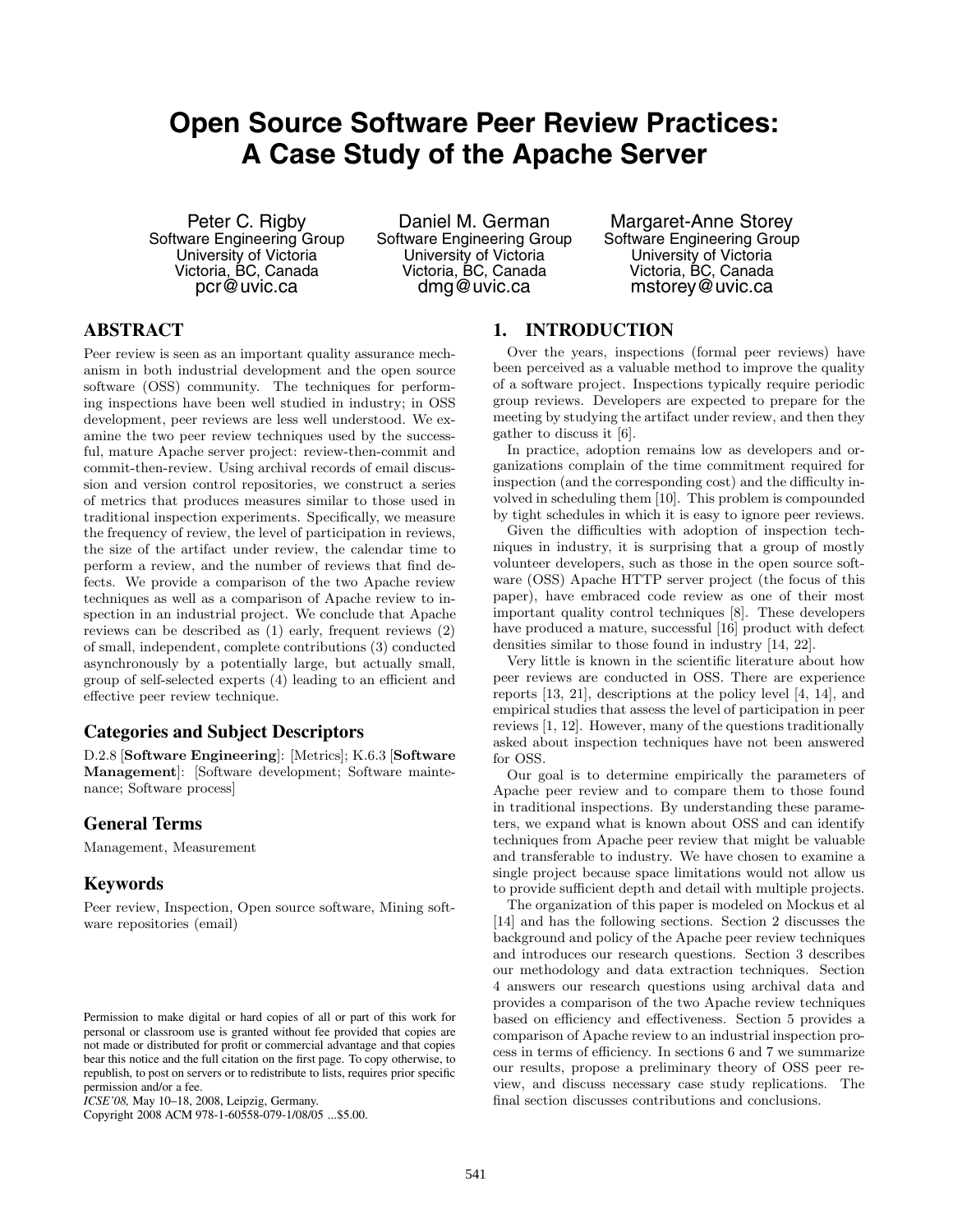## **2. BACKGROUND AND POLICY**

The Apache server project was started by a group of globally distributed server administrators who volunteered to share fixes to the original code base of the NCSA server [8]. Since the original developers were all volunteers who had never met in a face-to-face manner, it would seem natural that they would examine each other's code before including it in their own local server. As the project evolved, a shared version control repository was created and a trusted group of developers controlled access to this repository [8]. In the Apache project, trusted developers, or core-group members, are developers who have shown their competence and have been given voting and commit privileges. The review technique, known as review-then-commit (RTC), was formalized and accepted as Apache policy<sup>1</sup>: before any code can be added to the shared repository (i.e., committed) it must receive a positive review by at least three core-group members. Interestingly, a similar phenomenon sometimes occurs when a new developer joins an industrial project. Any code written by this new developer must be reviewed by his or her mentor before it can be released to other developers on the project.

Reviewing all code before it is committed can become a very onerous, time consuming process. This frustration is illustrated through an email quotation from one of the core developers of the Apache project in 1998<sup>2</sup>.

This is a beta, and I'm tired of posting bloody one-line bug fix [contributions] and waiting for [reviews] ... Making a change to apache, regardless of what the change is, is a very heavyweight affair.

After a long, heated email discussion, a new style of review was accepted as Apache policy, namely *commit-then-review* (CTR). CTR is used when a trusted developer feels confident in what he or she is committing. RTC is now only used when core-group members are less certain of their contribution (e.g., it is complex) or when contributions are made by non-core developers (i.e., developers without commit privileges). According to Fielding, one of the founding members of the Apache project, Apache developers are expected to review all commits and report issues to the mailing list [14]. However, other core developers involved in the policy debate in 1998 are less convinced that this post-commit review will happen in a volunteer environment; one developer dubs the policy "commit-then-whatever".

A third style of review, used only by core-group members, is to develop a "lazy consensus" around their contribution. With this type of review, a contribution is submitted for review, but includes a date (e.g., two days) at which time the developer will commit the contribution provided there are no complaints. This review type is based on "silence implying consent".

Regardless of the review type used, there are two important policies when conducting a review. First, a contribution must be small, independent, and complete. Reviewers do not want to review half-finished contributions or contributions that involve solutions to unrelated problems. Large contributions can take longer to review, which can be problematic for volunteer developers. Second, if any core-group

member feels that a contribution is unacceptable, he or she can place a veto on it and the contribution will either not be committed or, in the case of CTR, removed from the shared repository.

In summary, Apache's review policies create two barriers to "buggy" code. The first barrier is to require significant changes and changes from non-core developers to be reviewed before being committed (RTC). The second barrier is to require reviews of committed contributions (CTR). For the latter process to be effective, developers must examine the commit mailing list to ensure that unacceptable contributions are fixed or removed.

## **2.1 Research Questions**

We base our research questions upon those that have been asked and answered in the past for inspection techniques (e.g., Porter et al. [18]). Where necessary, adaptations have been made to the questions to deal with the available data and aspects that are unique to the Apache project and its polices. In this section, we provide the rationale behind each question and what, if anything, is known about OSS peer review.

Q1. Frequency and Activity: Are developers able to maintain an adequate level of review during times of increased development activity?

Apache review policies enforce a review around the time of commit. As development activity increases, as there are more contributions and commits, are developers able to maintain an adequate level of peer review? This concern is especially relevant in the case of CTR where an ignored commit becomes part of the product without ever being reviewed (i.e., "commit-then-whatever"). To address this concern, we correlate review frequency to development activity.

Q2. Participation: How many reviewers respond to a review? How much discussion is there during a review? What is the size of the review group?

In his experience-based analysis of the OSS project Linux, Raymond coined Linus's Law as "Given enough eyeballs, all bugs are shallow"[21]. It is important to gauge participation in the peer reviews to assess the validity of this statement. RTC policy states that three reviewers should be involved in each review, while CTR contributions are supposed to be reviewed by the core-group. Research into the optimal number of inspectors has indicated that two reviewers perform as well as a larger group [18, 24]. Previous OSS research has found that there are on average 2.35 reviewers who respond per review for Linux [12]. We have have found a similar result for Apache [23], as have Asundi and Jayat [1]. One problem with the previous metrics is that reviewers who do not respond (i.e., they may find no defects) will not be counted as having performed a review. We measure the size of the review group at monthly intervals. Our assumption is that if a developer is performing reviews, he or she will eventually find a defect and respond.

Q3. Size: Why is the size of the artifact under review so small?

Mockus et al. [14] found that the size of a change for the Apache project was smaller than for the proprietary projects they studied, but they did not understand why. We provide a discussion relating Apache policy and practice to the size of the review and compare Apache to an industrial project based on the size of the contribution.

<sup>&</sup>lt;sup>1</sup>The chief source of information pertaining to Apache policy

is the Apache website apache.org March 2007  $2$ All quotations and references to email discussion come from manual examination of the Apache developer mailing list.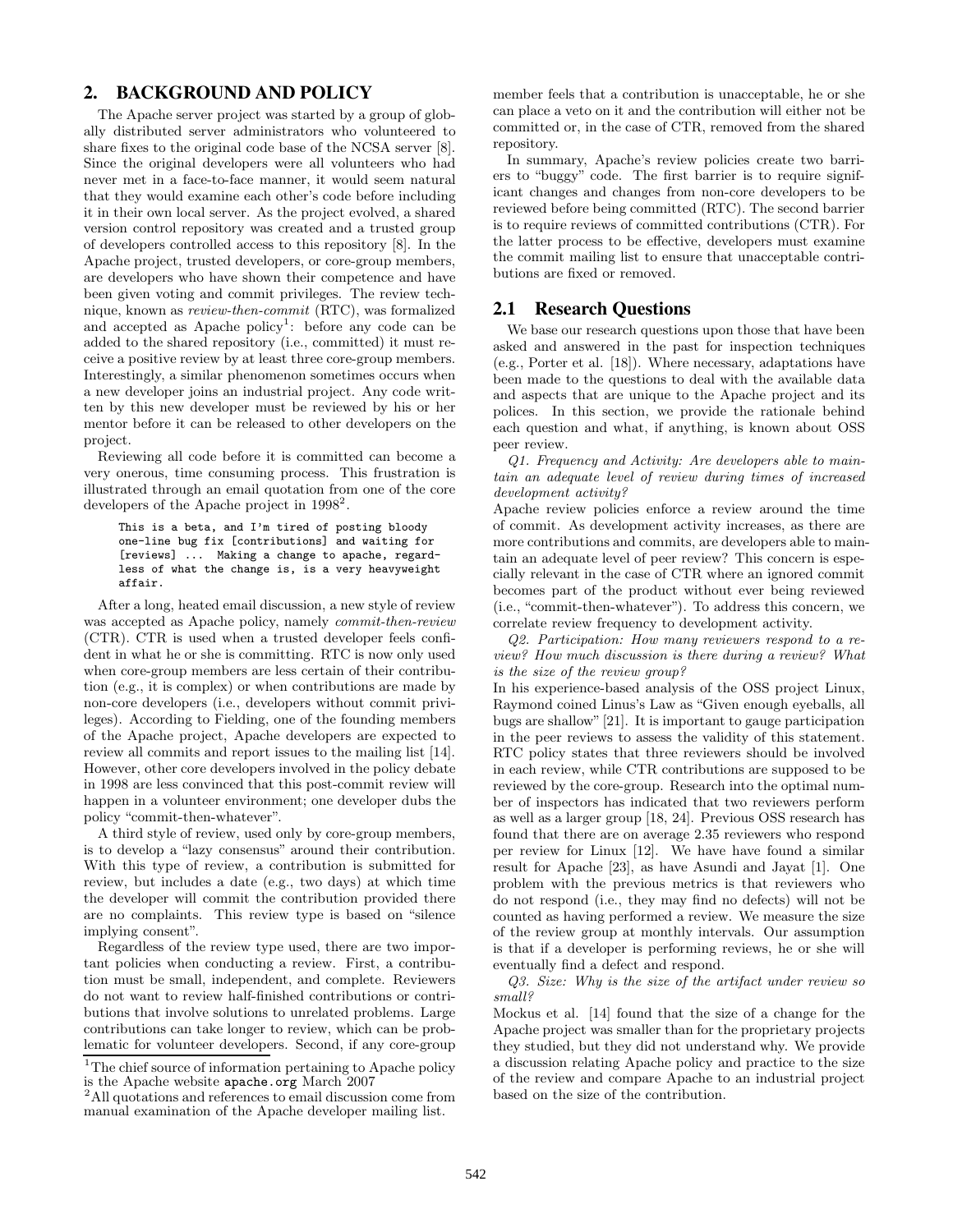We want to understand whether the small change size is a necessary condition for performing an Apache style of review.

Q4. Review Interval: What is the calendar time to perform a review?

The review interval, or the calendar time to perform a review, is an important measure of review effectiveness [18]. The speed of feedback provided to the author of a contribution is dependent on the length of the review interval. Interval has also been found to be related to the timeliness of the project. For example, Votta [11] has shown that 20% of the interval in a traditional inspection is wasted due to scheduling. We create a measure of interval and compare Apache to an industrial project.

Q5. Defects: How many reviews find defects?

The number of defects found in a review is a common but limited measure of review effectiveness [7, 10, 18]. There have been estimates of the number of defects found and fixed in OSS projects (e.g., [4, 5]). Using automated checkers, Reasoning Inc. [22] concluded that the Apache project has a defect density comparable to proprietary software. Mockus et al. [14] found that this was accomplished without a policy requiring substantial code reviews before a release. They comment that this result "may indicate that fewer defects are injected into the code, or that other defect-finding activities such as inspections are conducted more frequently or more effectively". The measure of defects in this case was the number of defects reported in the Apache bug database. Neither study determined how many of these defects are discovered through peer review. We measure the proportion of reviews that find defects.

#### **3. METHODOLOGY AND DATA SOURCES**

Apache developers rarely meet in a synchronous manner, so almost all project communication is recorded [8]. The Apache community fosters a public style of discussion, where anyone subscribed to the mailing list can comment. Discussions are usually conducted on a mailing list as an email thread. A thread begins with an email that includes, for example, a question, a new policy, or a contribution. As individuals reply, the thread becomes a discussion about a particular topic. If the original message is a contribution, then the discussion is a review of that contribution. We examine the threaded reviews on the developer and commit mailing lists. We also examine commit logs to determine who performed a review. One advantage of this archival data is that it is publicly available, so our results can be easily replicated.

The most important forum for development-related discussion is the developers' mailing list. All contributions that require discussion must be sent to this list. There were 84,784 email messages and 23,409 threaded discussions on the developer mailing list between January 1997 and October 2005. We examine discussions pertaining to peer review.

**RTC.** From 1997 on, all contributions that are reviewed before being committed (RTC) have an email subject containing the keyword "[PATCH]". This original message becomes the contribution, and all replies to this message become reviews and discussion pertaining to the contribution. There were 2,603 contributions and 9,216 replies to these contributions. We eliminated contributions in which there was no response or only the author responded, as these contributions are likely not reviewed. This approach eliminates

583 contributions, reducing the number of RTC contributions to 2,020.

**CTR.** Since the version control system automatically begins each commit email subject with "cvs [or svn] commit:", all replies that contain this subject are reviews of a commit. In this case, the original message in the review thread is a commit recorded in the version control mailing list; all responses still go to the developer mailing list. There were 2,647 commits that received at least one reply and 9,833 replies to these commits. We eliminated 210 commits because only the author replied; thereby reducing the number of commits we examined to 2,437. Although CTR was used prior to 1997, it did not become an official Apache policy until 1998.

**Limitations of the data.** The data can be divided into two sets: contributions that receive a response and contributions that do not. In this paper, we limit our examination to contributions that receive a response, because when a response occurs, we can be sure that an individual took interest in the contribution. If there is no response, we cannot be certain whether the contribution was ignored or whether it received a positive review (i.e., no defects were found). Our measurements would be skewed by ignored contributions, so we cannot include these data. For example, since an ignored contribution has no reviewers, if we include these data, we drastically reduce the number of reviewers per contribution, even though these contributions do not actually constitute reviews. Furthermore, we assume that contributions that received a positive review will use the same or fewer resources as contributions that receive a negative review. For example, we expect the review interval to be shorter when no defect is found than when one is found. In summary, we are forced to use a sample of Apache reviews (the sample is not random). We suggest that our sample is the important and interesting section of the data (i.e., it is the data that received a response). We also suggest that using "reviews" that do not receive a response would significantly reduce the usefulness of our data.

Within the set of reviews that received a response (i.e., the data we have sampled), we make an additional assumption that a reply to a contribution is a review. We selected a random sample of these data: 100 RTC and 100 CTR reviews. This random sampling indicated that less than 5% of the contributions contained discussions unrelated to review (e.g., policy discussions or indications that the contribution was not interesting and would not be reviewed). Thus, we feel that our assumption is reasonable.

We recognize that at least two important questions cannot be answered using the given data. First, since we cannot differentiate between ignored and positively reviewed contributions, we cannot address the exact proportion of contributions that are reviewed. Second, although we do provide the calendar time to perform a review (interval), we cannot address the amount of time it takes an individual to perform the review. However, in Lussier's [13] experience with the OSS WINE project, he finds that it typically takes 15 minutes to perform a review, with a rare maximum of one hour.

**Additional data sources.** There are two additional data sources. The first, manual examination, involves reading the review thread. These data provide useful qualitative evidence in the form of quotations as well as an opportunity to categorize the contributions, such as when random sam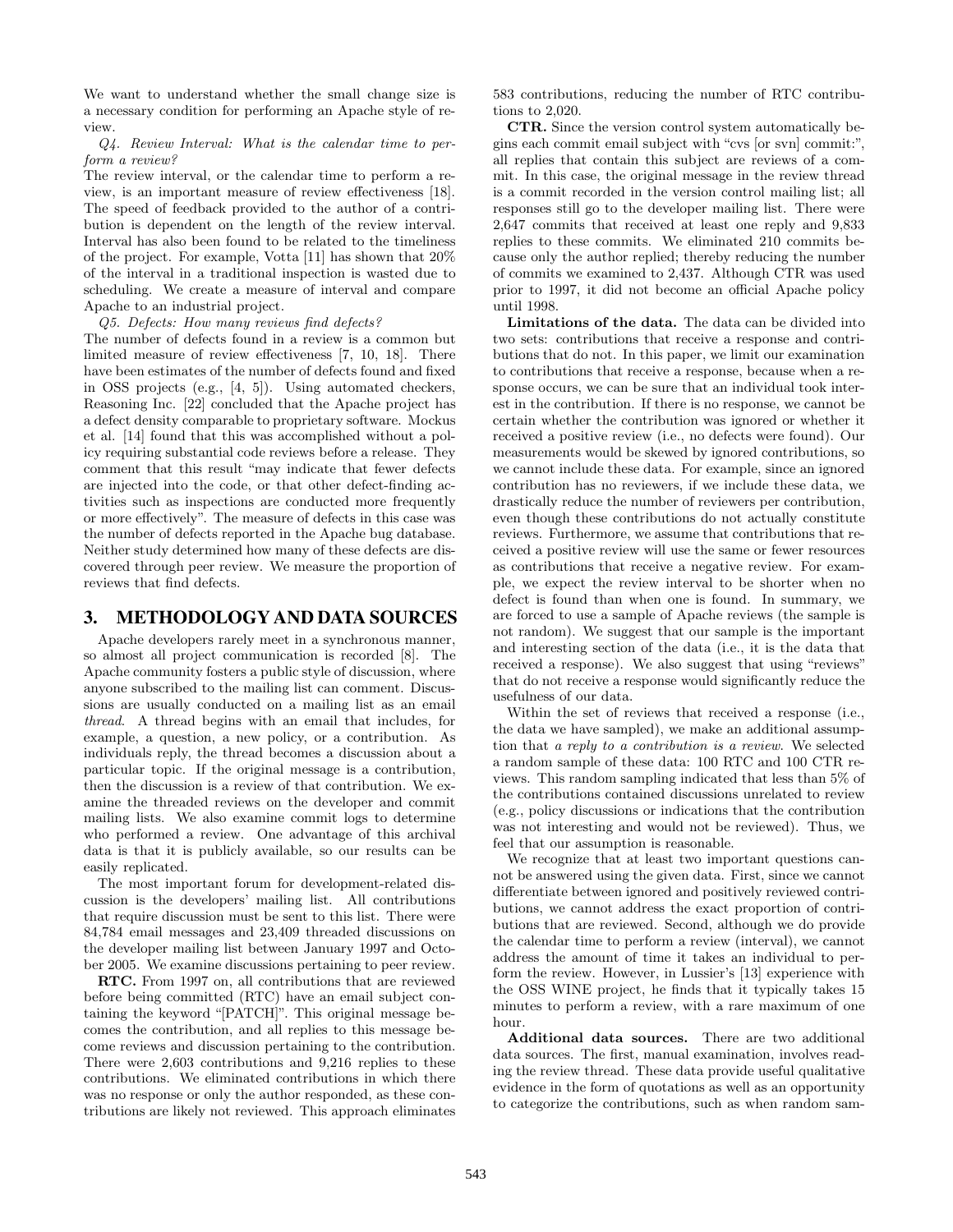pling is used to determine how many contributions contained defects.

The second type involves looking at the commit log to determine who was involved in an RTC review. Apache policy requires developers to describe the changes made in each transaction to the version control system. This description, the commit log, includes information such as who submitted and who reviewed the contribution. According to Fielding [14], developers create a complete commit log more than 90% of the time. There were 2,373 commits that had at least one reviewer named in the commit log. Since all these contributions have been reviewed-then-committed and accepted, we refer to them as RTCA. The main limitation of these data is that we do not have the associated review thread, thereby limiting the metrics we can calculate with RTCA data.

*Extraction Tools and Techniques.* We created scripts to extract the mailing list and version control data into a database. An email script extracted the mail headers including sender, in-reply-to, and date headers. The date header was normalized. Once in the database, we threaded messages by following the references and in-reply-to headers<sup>3</sup>. Unfortunately, the references and in-reply-to headers are not required in RFC standards, and many messages did not contain these headers. When these headers are missing, the email thread is broken, resulting in an artificially large number of small threads. For CTR and RTC, we reduced the number of broken threads from 18.3% and 15% to 7.7% and 1.8%, respectively<sup>4</sup>.

#### **4. ARCHIVAL DATA RESULTS**

In this section, we present results related to our research questions. Since each question requires a different metric, we describe the metric and discuss any limitations of it in the section in which it is used. Although the metrics may be unfamiliar to readers, they are designed to produce similar measures to those used in traditional inspection experiments.

#### **4.1 Frequency and Activity**

Q1: Are developers able to maintain an adequate level of review during times of increased development activity? We want to understand if developers can maintain a sufficient level of peer review during times of increased devel-

opment. We measure the relationship between development activity and reviews. We examine the frequency as the number of reviews per month.

For **RTC**, review frequency is measured in two independent ways: by counting how many reviews received at least one reply and by counting how many commit logs contain the name of at least one reviewer in the "reviewer" field. For **CTR**, we count the number of commits that receive at least one reply.

Figure 1 provides a box and whiskers plot of each review type. The bottom and top of the box represent the first and third quartiles, respectively. Each whisker extends 1.5 times the interquartile range. The median is represented by the bold line inside the box. Our data are not normally



**Figure 1: Number of reviews per month**

distributed, so we report median values. The per month medians are 18, 16, and 19 for RTCA, RTC, and CTR respectively. We assume that commit activity is related to development activity. In order to determine the relationship between commit activity and the the review types, we conducted Spearman correlations – a non-parametric test. The only correlation above 0.50 is between the number of CTR contributions and the number of commits  $(r = 0.69)^5$ . This correlation indicates that the number of CTRs changes proportionally to the number of commits. Therefore, when there is more code to be reviewed, there are more CTR reviews. This finding suggests that as the number of commits increases, CTR does not become, as one Apache developer feared, "commit-then-whatever". The number of RTCA contributions was weakly correlated with commits  $(r = 0.14)$ , suggesting that the number of accepted contributions is only weakly related to commit activity. Surprisingly, the number of RTC contributions and the number of RTCA contributions was only moderately correlated  $(r = 0.37)$ . These last two results suggest that the Apache group is very conservative in the contributions it accepts and is not influenced by high volumes of submissions. By reviewing a contribution around the time it is committed, Apache developers reduce the likelihood that a defect will become embedded in the software.

## **4.2 Participation**

Q2: How many reviewers respond to a review? How much discussion occurs during a review? What is the size of the review group?

It is simple to count the number of people that come to an inspection meeting. Ascertaining this metric from mailinglist-based reviews is significantly more difficult.

The first problem is that developers use multiple email addresses. These addresses must be resolved to a single individual. We use Bird et al.'s [2] tool to perform this resolution.

The remaining problems relate to the data available for each review type. RTCA provides a record of core-group members who performed a review. This measure does not

 $^3\rm{For}$  more information see RFC 2822 – Internet Message Format

<sup>4</sup>A detailed description of our technique is available at helium.cs.uvic.ca/thread

<sup>5</sup>All reported correlations are statistically significant at *p <* 0*.*001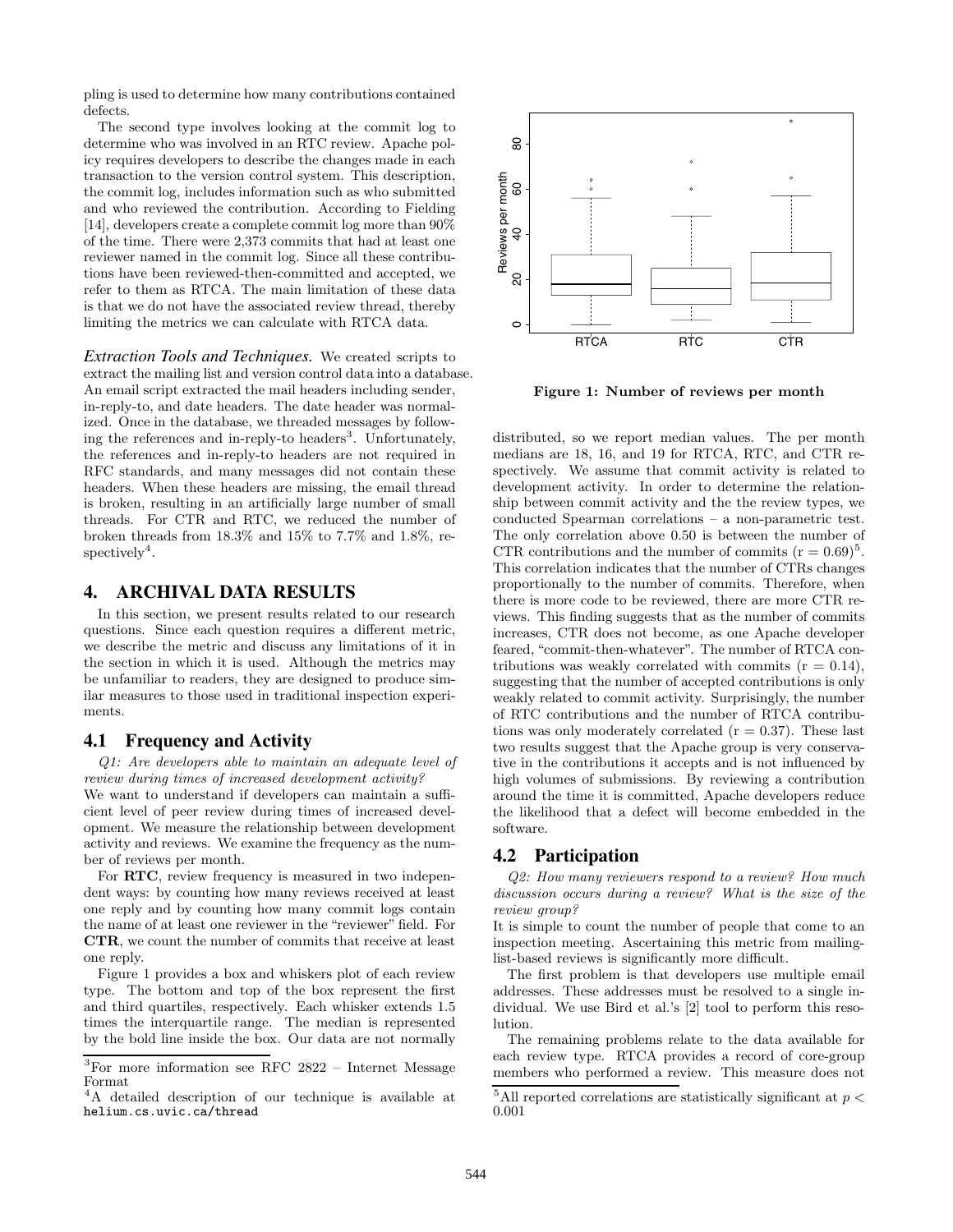

**Figure 2: Number of reviewers per contribution**

usually include developers who contributed reviews but are not part of the core-group. In contrast, RTC and CTR include all reviewers. However, it is only possible to count reviewers who respond to a contribution. So if an individual performed a review and did not find any issues or found the same issue as other reviewers, this individual would not be recorded as having performing a review. To overcome the latter limitation, we assume that if an individual is performing reviews over a long enough period of time, he or she will eventually be the first person to find an issue and will respond to a contribution (if a reviewer never responds, the reviewer is not helping the software team). We define the **review group** on a monthly basis as all individuals who responded to a review within a given month (i.e., number of reviewers per month). In summary, we have three metrics to gauge participation in reviews: the number of developers per review (roughly equivalent to the number of people who actively participate in an inspection – see Figure 2), the number of emails per review (the amount of discussion per review – see Figure 3), and the review group or the number of people who performed at least one review in a given month (roughly equivalent to the pool of reviewers who participate in inspections – see Figure 4).

Examining RTCA contributions, 50% of contributions are reviewed by only one individual and 80% are reviewed by two (see Figure 2). Apache policy states that three core-group members must review an accepted contribution. These results indicate that this policy is not always followed. Since only core-group members are recorded as reviewers in the commit log, RTCA has fewer recorded reviewers than RTC.

Figures 2 and 3 show that RTC has slightly more reviewers and messages in the discussion than CTR. For 80% of the contributions, RTC has three individuals and six messages, while CTR has two individuals and five messages. The median for RTC is two individuals and two messages, while the median for CTR is one individual and two messages. Interestingly, CTR has a larger number of responses from the author of the contribution than RTC. For CTR, the author and reviewer are often the only discussants (although others may be watching the discussion).

The review group (the potential number of reviewers, see Figure 4) is much larger than the number of reviewers per re-



**Figure 3: Number of messages per review**



**Figure 4: Review group**

view – for RTC the median is 14, while for CTR the median is 15. The size of this review group is close to the number of core-group members found by Mockus et al. [14]. Developer expertise and specialization may account for the review group being much larger than the number of reviewers per contribution. In Fogel's [9] experience, developers often defer to an individual who has worked in a given area and proven his or her competence. In previous work, we have seen high levels of core-group (i.e., expert) participation in Apache reviews [23], as have Asundi and Jayat [1].

Although there are relatively few discussions with more than 15 messages and eight participants, there are rare threads with as many as 90 messages and 20 participants. Manual examination of larger threads revealed that some messages had nothing to do with the contribution. Instead, the contribution had started a debate on a larger issue. For example, one 89-message thread regarding a trivial contribution contained the entire debate on whether the CTR policy should be formally accepted.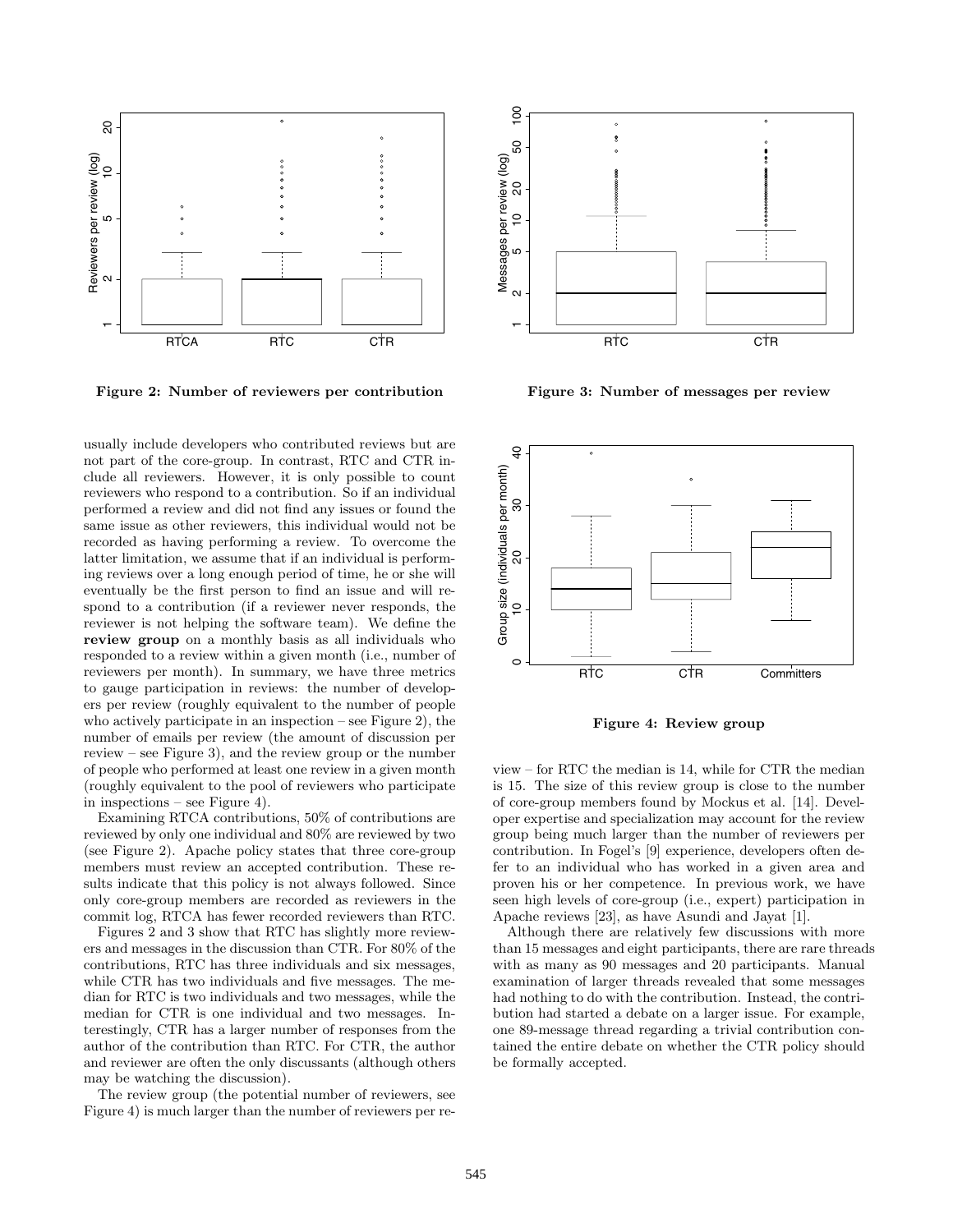

**Figure 5: Size of contributions**

#### **4.3 Size**

Q3. Why is the size of the artifact under review so small? The size of the artifact under review is a common measure in the inspection literature [18]. Mockus et al. [14] found that changes to Apache were smaller than changes to the industrial projects they examined, but they could not explain why this was the case. We examine the size of changes that are reviewed. The change size is measured by summing the number of added and deleted lines.

Figure 5 shows the size of contributions for Apache reviews. **RTC** had the largest contribution size. The median number of changed lines was 25, and 80% of the contributions had less than 106 changed lines. RTC accepted, **RTCA**, contributions were smaller, with a median of 17, and 80% with less than 71 changed lines. The size difference between RTC and RTCA is consistent with our manual examination of contributions; often neophytes submitted contributions that contained solutions to multiple problems. These contributions were broken down into their components before being accepted. **CTR** had a slightly smaller contribution size with a median of 15 changed lines, and 80% of CTR contributions had less than 70 lines changed. These small contribution sizes are consistent with the Apache policy to review only small, complete, independent contributions.

#### **4.4 Review Interval**

Q4. What is the calendar time to perform a review? Porter et al. [20] define review interval as the calendar time to perform a review. The full interval begins when the author prepares an artifact for review and ends when all defects associated with that artifact are repaired. The pre-meeting interval, or the time to prepare for the review (i.e., reviewers learning the material under review), is also often measured. Figure 7 provides a pictoral representation of review interval.

**RTC.** For every contribution submitted to the mailing list, we determine the difference in time from the first message (the "[PATCH]") to the final response (the last review or comment). Figure 6 shows the cumulative logarithmic distribution of the review intervals. The bottom line in the figure represents the full review interval for RTC. The figure



**Figure 6: Review intervals. RTC takes longer than CTR**

shows that 80% of the contributions are reviewed in less than 3.8 days and that 50% are reviewed in less than 19 hours. We also determine the time to the first response. This time is roughly equivalent to what is traditionally called the premeeting time. The preparation time for the contributor is negligible, since it is a single command to create a diff. This first-response time is slightly less than one day for 80% of the contributions and has a median of three hours. Only 9% of the RTC reviews last for more than one week, indicating that initially ignored contributions are rarely reviewed.

**CTR.** Since the contribution is committed before it is reviewed, we need to know not only the time between the commit and the last response (the full CTR review interval, see Figure 6), but also the time between the commit and the first response. This first response indicates when the issue was discovered; the ensuing discussion may occur after the problematic contribution is removed. Ideally, the amount of time defective, unreviewed code is in the system should be short. The first review happens very soon after a commit: 50% of the time it occurs within 1.7 hours and 80% of the time it happens within 11 hours. The discussion or full interval of the review lasts longer, with a median value of 8.9 hours. In 80% of cases, the discussion lasts less than 1.7 days. Only 5% of issues are found after one week has passed. Like RTC, this final result indicates that if a change is not reviewed immediately, it will likely not be reviewed.

The data indicates that reviews, discussion, and feedback happen very quickly. The following quotation from a mailing list discussion in January 1998 supports these findings.

I think the people doing the bulk of the committing appear very aware of what the others are committing. I've seen enough cases of hard to spot typos being pointed out within hours of a commit.

## **4.5 Defects**

Q5. How many reviews find defects?

We know from previous work that Apache likely has defect rates that are comparable to those in industry [14, 22]. We measure how many reviews find defects.

Ideally, we would be able to use the traditional measure of the total number of defects found during review. Since this information is based on discussion, it is subjective and must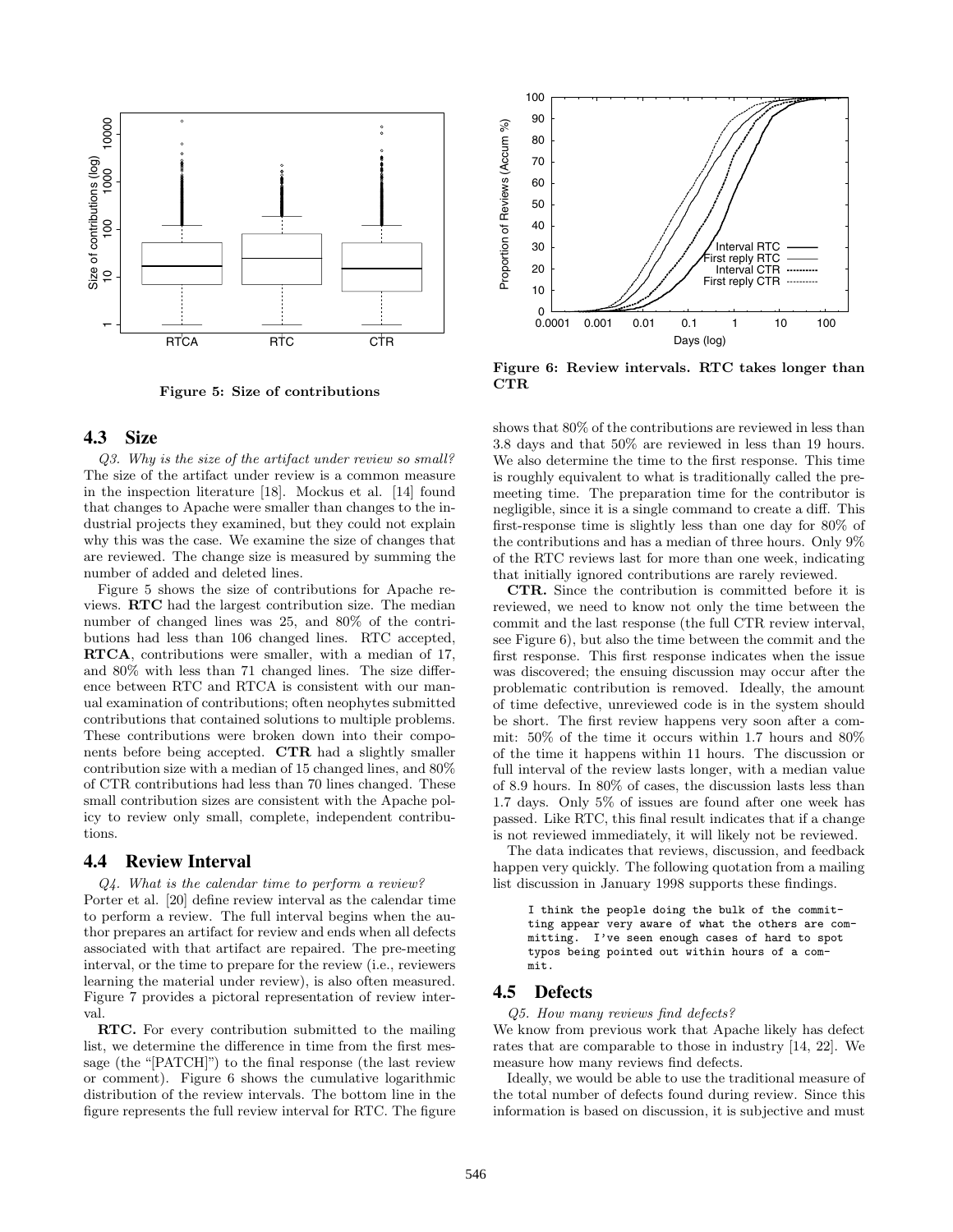be recorded manually. Unfortunately, Apache developers do not record the number of defects found in a review. We use random sampling to manually determine how many reviews contain at least one defect. The language used in the reviews makes it apparent whether at least one defect was found; however, without being actively involved in the review, it is difficult to determine how many defects in total were found per review (the traditional measure of defects).

We categorized reviews as containing a defect or not containing a defect. We further categorized defects as being at the source code level or being abstract. Abstract defects included architectural and design issues. A single review could contain both a source and an abstract defect.

**RTC.** From a random sample of 100 reviews, we found that 51% contained at least one defect. Of the reviews that did contain defects, 84% contained a source code defect, 63% of reviews contained an abstract defect, and 47% contained both types of defects.

**CTR.** In a random sample of 100 reviews, 66% contained at least one defect. Of the reviews that did contain defects, 64% contained a source code defect, 62% contained an abstract defect, and 30% contained both types of defects.

A common question is, "do these defect results imply that half of the data on which these previous figures are based really has nothing to do with defects, but is some other kind of discussion?" Not all reviews are expected to find defects, especially when the review is of a very small artifact, such as in the case of Apache (see Section 4.3). Of the 200 threads we examined, it was rare that a thread did not qualify as a review. An example of a review that did not qualify as a "true" review, is the policy discussion referenced in Section 4.2.

Since the contribution sizes are very small (see Section 4.3), one would expect that the discussion would remain very localized. However, our findings indicate that a large proportion of the reviews that found defects discussed the abstract or global implications of the contribution. One explanation for this finding is the lack of "code ownership" exhibited by Apache developers (i.e., Apache developers have a holistic view of the system) [14].

Interestingly, while manually examining the reviews, it became apparent that the fix for a defect was discussed immediately and a new solution was usually proposed and implemented. The new implementation sometimes came from one of the reviewers.

#### **4.6 Comparison of RTC to CTR**

The goal of a software process is to produce high quality software in a timely manner. Review techniques can be compared based on their effectiveness (e.g., how many defects they find) and efficiency (e.g., how long it takes to find and remove those defects). We compare RTC to CTR based on these two metrics.

The main reason for adopting a CTR policy is that RTC slows down development by increasing the review interval. The frustration with RTC is apparent in the policy discussion regarding the acceptance of CTR in January of 1998 (see Section 2).Our first hypothesis relates to the efficiency of the review techniques. We hypothesize that CTR has a shorter review interval than RTC.

With CTR, the contribution is committed before it is reviewed, so if no issues are found in review, the interval is zero (i.e., the author does not have to wait for the review before committing the contribution). In this case, it is obvious that CTR has a shorter interval than RTC – using the median value, RTC is 19 hours slower than CTR (see Section 4.4). However, if an issue is found, a discussion must occur and the contribution must be fixed or removed. In this case, the median interval for CTR is 8.9 hours. To determine if there is a statistically significant difference between the two review types, we run a Kolmogorov-Smirnov test with the null hypothesis that RTC and CTR have the same interval (i.e., the two distributions are not statistically significantly different). Since  $p < 0.001$ , we reject the null hypothesis and conclude that CTR has a shorter interval than RTC – using the median value, CTR is 2.2 times faster than RTC. In both cases, CTR has a shorter interval than RTC.

We have determined that CTR is more efficient than RTC. However, if CTR finds fewer defects than RTC, it is a less effective review technique. We hypothesize that CTR finds fewer defects than RTC.

Ideally, we would compare the number of reviews that do not find defects to the number of reviews that do find defects. However, this comparison would produce a result biased in favor of CTR because Apache policy requires RTC reviewers to respond with positive reviews, while only negative responses are required for CTR (see Section 2). We create an unbiased measure by calculating the number of reviews that have a question from the reviewer, but do not contain a defect. Since asking a question always requires the reviewer to send a message, there should be no bias towards either review technique. From our manual examination of reviews (see Section 4.5), we know that for RTC there are 51 reviews that find defects to 7 reviews with questions and no defects found, while for CTR the ratio is 66 to 9.

We perform a Chi-squared test on the defect counts, with the null hypothesis being that RTC finds the same number of defects as CTR. Since  $p = 0.80$ , we conclude that there is no statistically significant difference between the number of defects found for the two review techniques. Although we cannot reject the null hypothesis and we do not have an exact measure of the number of reviews that do not find defects, the evidence that we have supports the conclusion that RTC and CTR find a similar number of defects.

In summary, we have found that while CTR has a shorter review interval than RTC, the two techniques likely find the same number of defects. Although these results indicate that, in the Apache project, CTR is a superior review technique to RTC, we must remember the different contexts in which they are used by the project (see Section 2). CTR is only used when a trusted, core-group member feels confident in what they are committing, while RTC is used when the core-group member is less certain or by developers without commit privileges. In an industrial environment, RTC could be applied to new hires, incurring a longer review interval, while CTR could apply to developers who have shown that they are competent. An experiment controlling for other variables (e.g., developer expertise, complexity of artifacts under review) may lead to CTR being used in a wider context.

# **5. COMPARISON OF APACHE PEER RE-VIEW TO INSPECTION AT LUCENT**

Siy has provided us with the data collected from an inspection experiment conducted at Lucent Technologies. These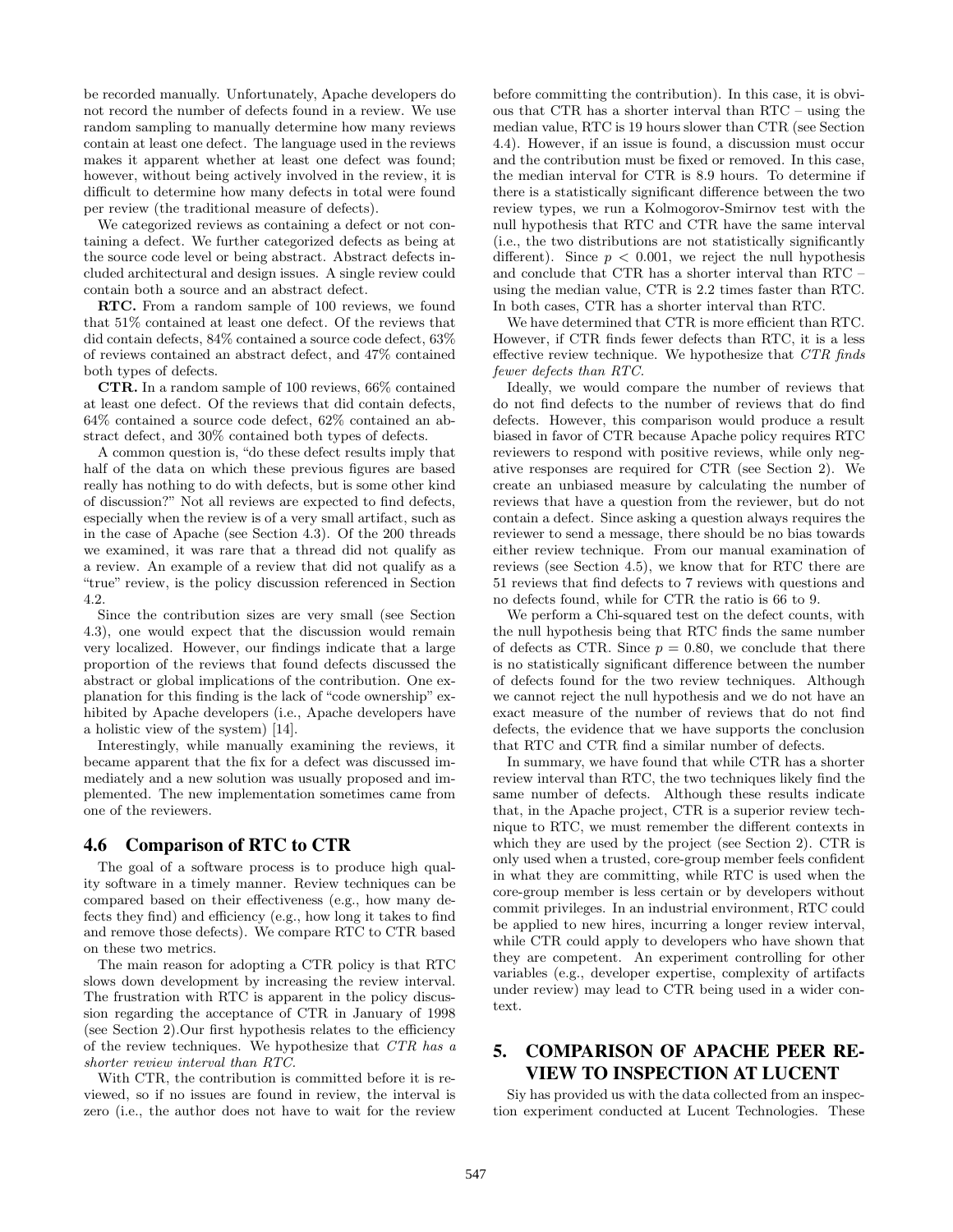

**Figure 7: The typical stages involved in a peer review. One Lucent inspection is the equivalent of 5.5 Apache reviews. The median pre-meeting interval is 10 days for Lucent and 19 hours for Apache RTC. Asynchronous reviews reduce the amount of time lost to scheduling and allow for more detailed discussions.**

data have been used in a number of studies [20, 19, 18]. The software is a compiler that consists of  $55$  kLOCS of C++; the most recent version of Apache is written mostly in C and is  $110 \text{ kLOCS}^6$ . Although the projects are not identical, we feel that a preliminary comparison is appropriate.

The number of defects does not provide a useful comparison between projects. Weller [25] reports a 7 to 1 difference in the number of discovered defects in two separate projects using the same inspection technique – different projects using distinct techniques are likely to produce even more dissimilar results. For example, a more complex project will likely have higher levels of defects regardless of the review technique used. As a result, we cannot comment on the effectiveness of the Apache review techniques compared to those used at Lucent.

Interval is likely less affected by project differences (e.g., code complexity and developer skill level), since the time a developer spends performing the review is always much smaller than the actual review interval regardless of the technique (e.g., no developer [except perhaps the author] spends days or weeks solely working on an inspection).

We must first normalize the size of the artifact as the difference is substantial. Lucent inspections have a median artifact size of 265 Non-Comment Source Lines (NCSL). In Section 5, we measure size as the number of lines changed in a contribution. To provide a fair comparison, we must only look at source code and count the total number of noncomment lines involved in the review. We also include diff context, as the reviewer will likely examine this as well. For RTC contributions, we found a median size of 48 NCSLs. Normalizing for the size of the artifact, we find that one Lucent contribution is 5.52 times the size of an RTC contribution. We cannot be certain that Apache reviews include the time to fix the defect, so we must compare the full Apache review interval as calculated in Section 4.4, 19 hours or .8 days, to pre-meeting at Lucent, 10 days (instead of the 15 days it takes to perform the review and fix all the defects at Lucent). Combining the two results we have the following:

for an RTC to cover the same amount of code as a Lucent inspection, we must perform 5.5 RTCs, which takes 4.4 days. Therefore, RTC is 56% faster than Lucent inspection.

Given the many differences between these projects and the difficulties in comparing effectiveness, we do not want to make strong claims about the efficiency of the Apache review techniques. However, we suggest that the differences in review interval are not unreasonable. First, while keeping the number of defects constant, Perry et al. [17] were able to reduce the inspection interval by 25% simply by conducting asynchronous inspections (i.e., by eliminating the time wasted in scheduling meetings, the middle section in Figure 7). Apache reviews are also conducted asynchronously. Second, Apache reviews likely reduce the time required for the preparation stage (the first section in Figure 7). As noted by Mockus et al. [14], Apache developers do not have "code ownership" (i.e., they work in many different sections of the software). This lack of "code ownership" increases the likelihood that reviewers will already be familiar with the section of the artifact related to the contribution under review. Furthermore, frequent, small contributions require developers to constantly review changes and thus keep up-to-date with the activities of their peers. This familiarity with the software should reduce the amount of extra preparation necessary to conduct a review. Fourth, through manual examination, we found that the discussion usually switches from defect finding to defect fixing (the last section in Figure 7). Occasionally, one of the reviewers would provide a fix to a contribution under review. This group problem solving could lead to a decrease in the time to fix defects. The new solutions created within the review are immediately re-reviewed before being incorporated into the software product.

# **6. TOWARDS A THEORY OF OSS PEER REVIEW**

This case study allowed us to investigate our research questions and report results for each. The research questions addressed

- the review process, policies, and structure,
- *•* the frequency of reviews and relationship between the frequency of reviews and development activity,
- *•* the level of participation in reviews and the size of the review group,
- the size of the artifact under review,
- *•* the review interval (i.e., the calendar time to perform a review), and
- the number of reviews that find defects.

Case studies can provide an excellent background from which to develop new theories. One cannot generalize from a single case, but the findings of a single case study can inform the selection of future case studies as well as the design of controlled experiments. In this section, we restate some of our case study findings as components of a theory, and suggest why each component may lead to a successful peer review technique. The following statement encapsulates our understanding of how Apache code review functions.

 $^6\rm{See}$ http://www.koders.com Accessed September 2007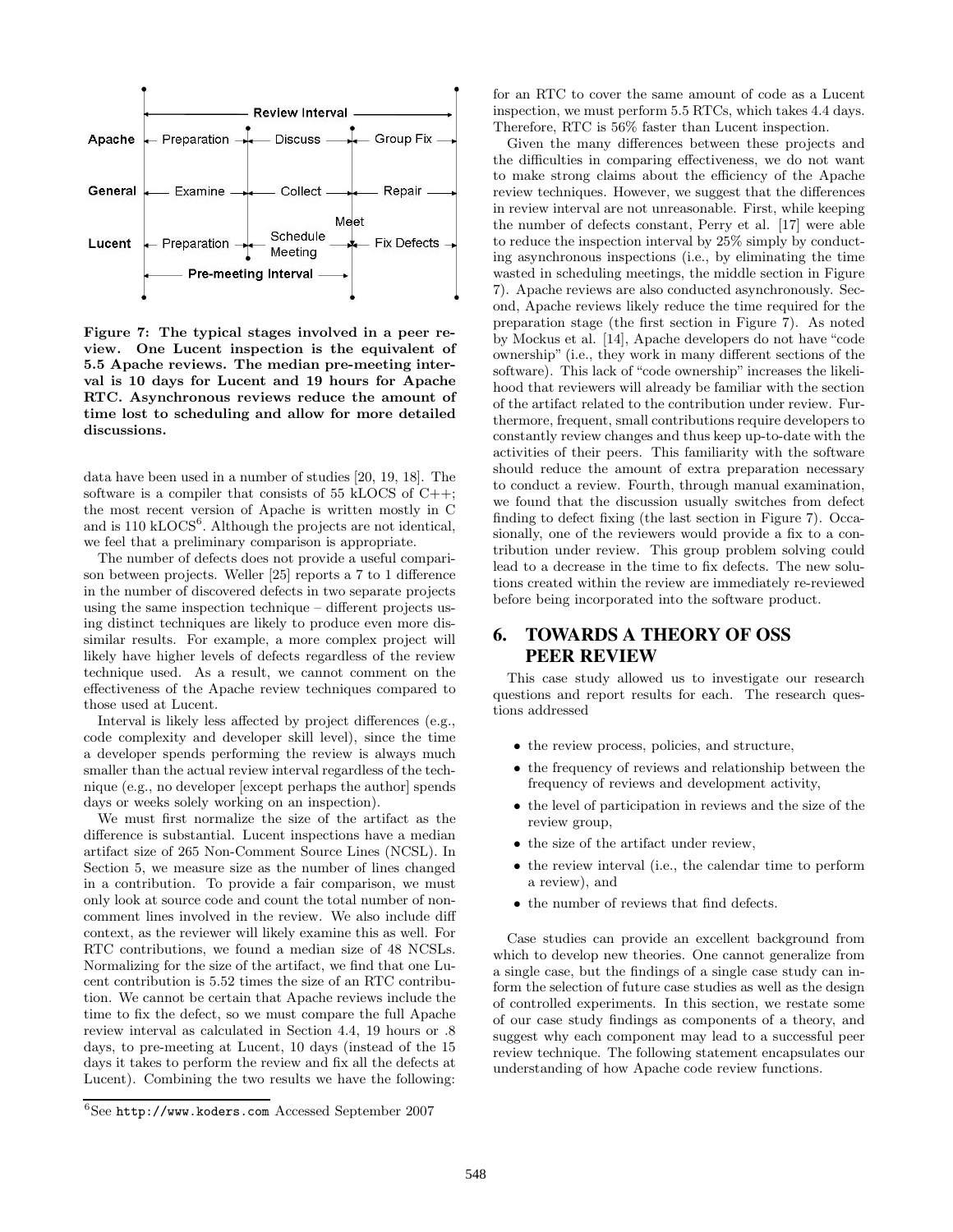(1) Early, frequent reviews (2) of small, independent, complete contributions (3) conducted asynchronously by a potentially large, but actually small, group of self-selected experts (4) leads to an efficient and effective peer review technique.

We dissect this statement below, showing the evidence that we have gathered, how this evidence is related to existing literature, and the evidence that needs be obtained through future work.

#### **1. Early, frequent reviews**

The longer a defect remains in an artifact, the more embedded it will become and the more it will cost to fix. This rationale is at the core of the 30-year-old Fagan inspection technique [7]. We have seen comparatively high review frequencies for Apache in Section 4.1. Indeed, the frequencies are so high that we consider Apache review as a form of "continuous asynchronous review". We have also seen a short interval that indicates quick feedback (see Section 4.4).

**2. of small, independent, complete contributions** Breaking larger problems into smaller, independent chunks that can be verified is the essence of divide-and-conquer. Morera and Budescu [15] provide a summary of the findings from the psychological literature on the divide-and-conquer principle. Section 4.3 illustrates the small contribution size in Apache, as does the work of Mockus et al. [14], and Section 5 provides a comparison of contribution sizes with an industrial project. The policy discussion in Section 2 provides support for the idea that Apache developers will review only independent, complete solutions.

Although there are many advantages to small contributions, one potential disadvantage is fragmentation. Industrial development may require assurances that all aspects of a product have been reviewed before a release. A system for tracking these small contributions would make this accountability possible and eliminate concerns about unreviewed code: "commit-then-whatever".

#### **3. conducted asynchronously by a potentially large, but actually small, group of self-selected experts**

The mailing list broadcasts the contribution to a potentially large group of individuals. A smaller group of reviewers, approximately 15, performs reviews periodically. An even smaller group of reviewers, between one and two, actually participates in any given review (see Section 4.2). Small contribution sizes coupled with self-selection should allow the number of individuals per review to be minimized. The larger a contribution, the more likely it is to require a broad range of expertise. It is possible to increase the level of expertise in a group by adding more individuals to the review [24]. Optimizing the number of reviewers based on the complexity and size of a contribution could lead to overall cost savings.

Two papers [1, 23] indicate that a large percentage of review responses are from the core group (i.e., experts). Fielding [8], Raymond [21], and Fogel [9] discuss how OSS developers self-select the tasks they work on. One risk with self-selection is that it is possible that no one will review the contribution. If self-selection of reviews were used in industry, a review that was not naturally selected could be assigned to a developer.

In a large or poorly modularized project a broadcast mechanism would likely become too busy (i.e., developers would be interested in a small proportion of the information). One possible solution is to limit the broadcast to developers working on related modules. However, the advantage of a broadcast is that developers outside of the core-group can contribute when the core-group is lacking the required expertise for a particular problem.

#### **4. leads to an efficient and effective peer review technique**

We have shown that Apache review is efficient in Section 5. Although we were unable to compare Apache review to inspection in terms of effectiveness, we found, through random sampling in Section 4.5, that CTR and RTC both find defects. Given that previous research has shown that Apache has a comparable defect density to industrial software [22, 14], it is reasonable to assume that peer reviews play a part in this success.

The number of defects found is a limited measure of effectiveness [10]. Apache reviews provide opportunities for the other benefits of peer review, such as education of new developers, group discussion of fixes to a defect, and abstract or wandering discussions. With traditional inspections, the discussion centers around defects. A good mediator does not allow reviewers to start discussing anything but defects [26]. In contrast, asynchronous reviews ease the time constraints placed on the review meeting, allowing for a more open discussion.

#### **7. REPLICATIONS**

As discussed in the introduction, we chose to examine a single project in order to provide sufficient depth and detail. As a result, the most pressing area of our future work is replication of this case study. Without replication, the case study and any theory derived from it may be only applicable to the original case (i.e., to Apache). Yin [27] identifies two types of case study replications: literal replications and contrasting replications. The purpose of a literal replication is to ensure that similar projects produce similar results. For example, Subversion has adopted an Apache style of review, and it would serve as an excellent literal replication [9]. Contrasting replications should produce contrasting results, but for reasons predicted by the theory. For example, a recent study at Cisco used an RTC technique, but assigned reviewers to particular contributions [3]. This Cisco case would be an ideal contrasting replication for testing the efficacy of allowing reviewers to self-select the artifacts they feel competent to review. By performing both types of replications, the theory is tested and strengthened.

#### **8. CONCLUSION**

We have described two lightweight review techniques: CTR and RTC. We are unaware of any paper that has empirically examined a CTR style of peer review. With the exception of policy and review participation, we are unaware of any paper that has empirically examined an OSS RTC style of peer review.

This study advances our understanding of the Apache development process. We provide a theory and study methodology that have the potential to advance our understanding of OSS review in particular and peer review in general. It is possible that aspects of this theory could be incorporated into industry. For example, dividing reviews into smaller, independent, complete pieces may reduce the burden placed on any individual reviewer and divide the often unpleas